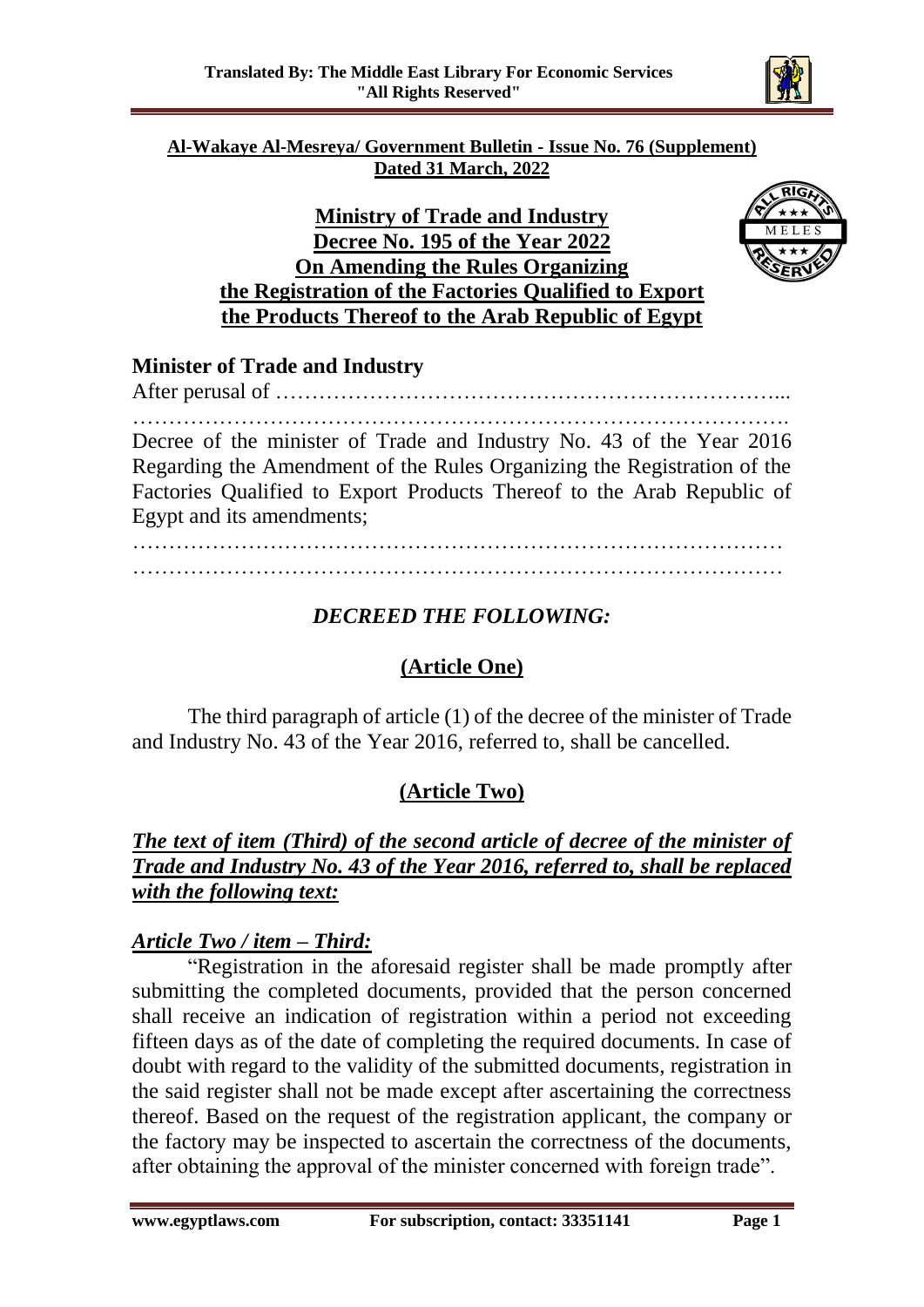

## **(Article Three)**

*Items (Fourth, Fifth and Sixth) shall be added to article two of the ministerial decree no. 43 of the year 2016, referred to, and two new articles sub nos. (two – bis), (two – bis 1) shall also be added to the aforesaid decree, to be read as follows:*

#### *Article Two / Items (Fourth, Fifth and Sixth):*

**Fourth:** the registration documents may be submitted via embassies and consulates of the governments of the countries concerned.

**Fifth:** the documents that have validity date shall be renewed within a period not exceeding thirty days as of the expiry date.

**Sixth:** whatever is registered or written off shall be published on a monthly basis in Al-Wakaye Al-Mesreya/ Government Bulletin and on the website of the General Organization for Export & Import Control.

#### *Article Two (bis):*

Writing off from the register shall take place by a substantiated decision to be issued by the chairman of the General Organization for Export & Import Control, in the cases of unfulfilling any of the registration requirements. Grievance against the write off resolution may be made before the grievance committee stipulated in Article Two (bis-1) hereof, within sixty days as of the date of notifying the person concerned.

#### *Article Two (bis-1):*

A committee shall be formed by virtue of a decree to be issued by the minister concerned with foreign trade. The committee shall consider the grievances against non-registration or writing off from the register. The grievance application shall be submitted to the agreements and foreign trade sector to be presented to the grievance committee. The grievance shall be decided on within a period not exceeding 15 days as of the date of submitting same. The complainant shall be notified of the reasons for the nonregistration or writing off and the corrective measures that must be taken thereby to repeat the registration.